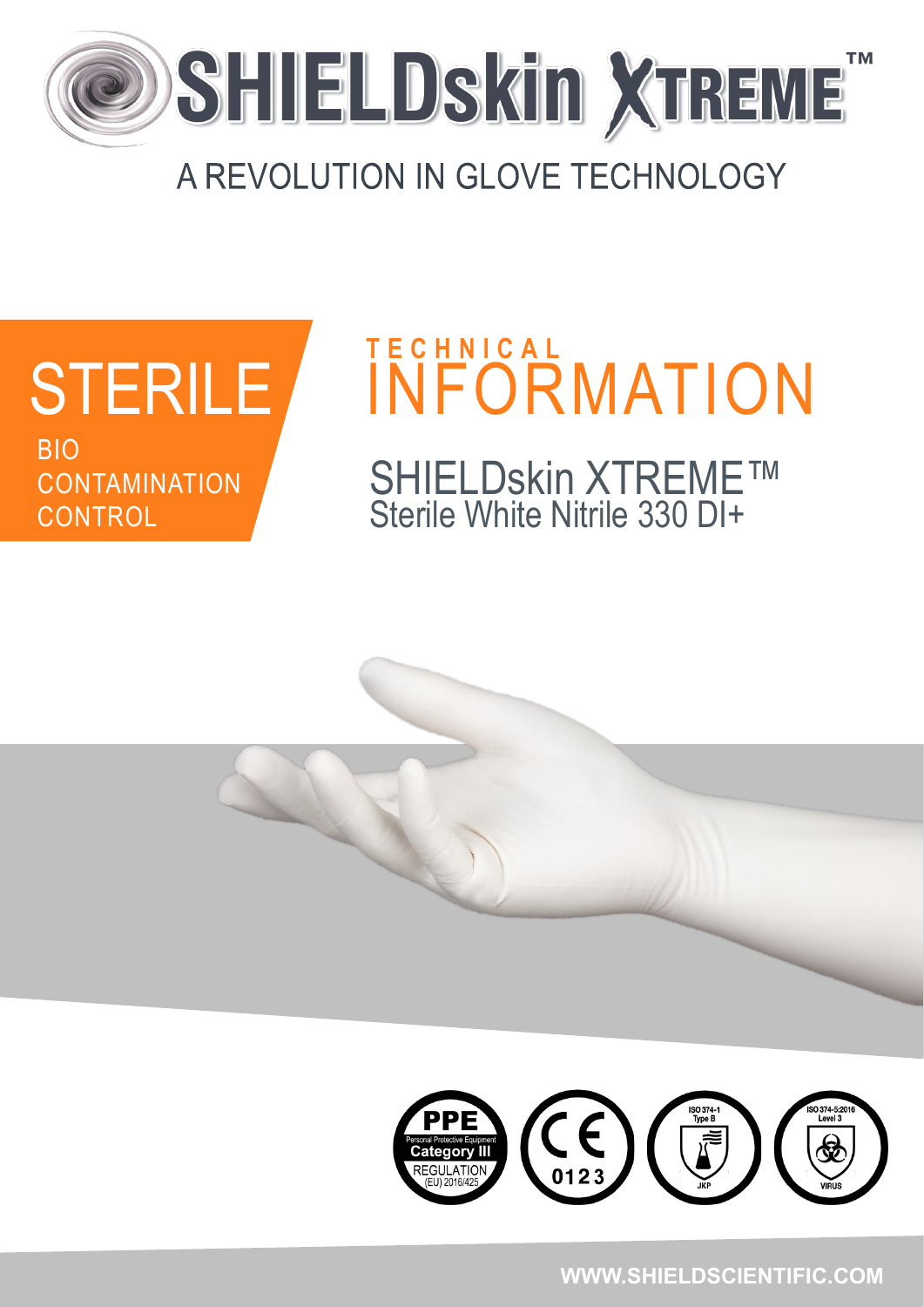

- $\Rightarrow$  Powder-free triple DI washed hand-specific extra length (330 mm / 13.0") sterile nitrile cleanroom gloves.
- ⇒ Personal Protective Equipment Category III (PPE Complex Design) according to Regulation (EU) 2016/425.
- $\Rightarrow$  Fully compliant to the latest EU PPE norms relating to protective gloves against chemicals, micro-organisms and viruses.

| <b>I</b> DESCRIPTION |                                                                                                    |
|----------------------|----------------------------------------------------------------------------------------------------|
| <b>FORMULATION</b>   | Nitrile synthetic rubber (acrylonitrile butadiene).                                                |
| <b>DESIGN</b>        | White, hand-specific, beaded cuff, textured palm and fingers.                                      |
| <b>PACKAGING</b>     | 1 pair per PE peel pouch - 20 pouches per sealed poly bag - 10 poly bags per PE bag per<br>carton. |

| <b>SIZES</b> |         |         |         |         |         |         |         |         |         |
|--------------|---------|---------|---------|---------|---------|---------|---------|---------|---------|
| <b>CODES</b> | 69 8761 | 69 8762 | 69 8763 | 69 8764 | 69 8765 | 69 8766 | 69 8767 | 69 8768 | 69 8769 |

| <b>STANDARDS</b>          |                                                                                                                                                        |
|---------------------------|--------------------------------------------------------------------------------------------------------------------------------------------------------|
| <b>CE REGISTRATION</b>    | PPE Category III (Complex Design) - Regulation (EU) 2016/425.<br>Notified Body No 0123: TÜV Produkt Service, Germany.                                  |
| EU PPE NORMS              | EN 420:2003+A1:2009, ISO 374-1:2016+A1:2018, EN 374-2:2014, ISO 374-4:2013,<br>ISO 374-5:2016, EN 16523-1:2015+A1:2018 and ISO 16604:2004 Procedure B. |
| EU MDD NORMS <sup>1</sup> | EN 455-1:2000, EN 455-2:2015, EN 455-3:2015 and EN 455-4:2009.                                                                                         |
| <b>USA STANDARDS</b>      | ASTM D3767-03 (2014), ASTM D573-04 (2015), ASTM D412-16,<br>ASTM D6978-05 (2019) and IEST-RP-CC005.4 (2013).                                           |
| OTHER STANDARDS           | ISO 11137-2:2015, ISO 10993-10:2010.                                                                                                                   |

*<sup>1</sup>With reference to Council Directive 93/42/EEC for Medical Devices*

| <b>QUALITY</b>    |                                                                                                                                                                                                                                                                                                                              |
|-------------------|------------------------------------------------------------------------------------------------------------------------------------------------------------------------------------------------------------------------------------------------------------------------------------------------------------------------------|
| QUALITY ASSURANCE | Production management in accordance with ISO 9001:2015 and ISO 13485:2016.                                                                                                                                                                                                                                                   |
| TECHNOLOGY        | uniSHIELD™ single-walled protection to offer an ideal compromise between comfort and<br>protection.<br>Synthetic soft polymer based on Skin Nitrile™ technology. Compatible with sterile proces-<br>sing environments due to paperless packaging and multiple post leaching of gloves (triple<br>washed in deionised water). |

| <b>DOCUMENTATION</b>                        |                                                                                                                                                    |  |
|---------------------------------------------|----------------------------------------------------------------------------------------------------------------------------------------------------|--|
| DECLARATION OF<br><b>CONFORMITY</b>         | These documents can be freely downloaded from the product page on<br>our website: www.shieldscientific.com.                                        |  |
| EU TYPE EXAMINATION<br><b>CERTIFICATE</b>   | For an easy access, scan the QR code.                                                                                                              |  |
| <b>PRODUCT INSERT</b>                       |                                                                                                                                                    |  |
| <b>CERTIFICATE OF</b><br><b>CONFORMANCE</b> | To access CoC and Col, you need to be registered. Please contact us at<br>info@shieldscientific.com or call your SHIELD Scientific representative. |  |
| <b>CERTIFICATE OF</b><br><b>IRRADIATION</b> |                                                                                                                                                    |  |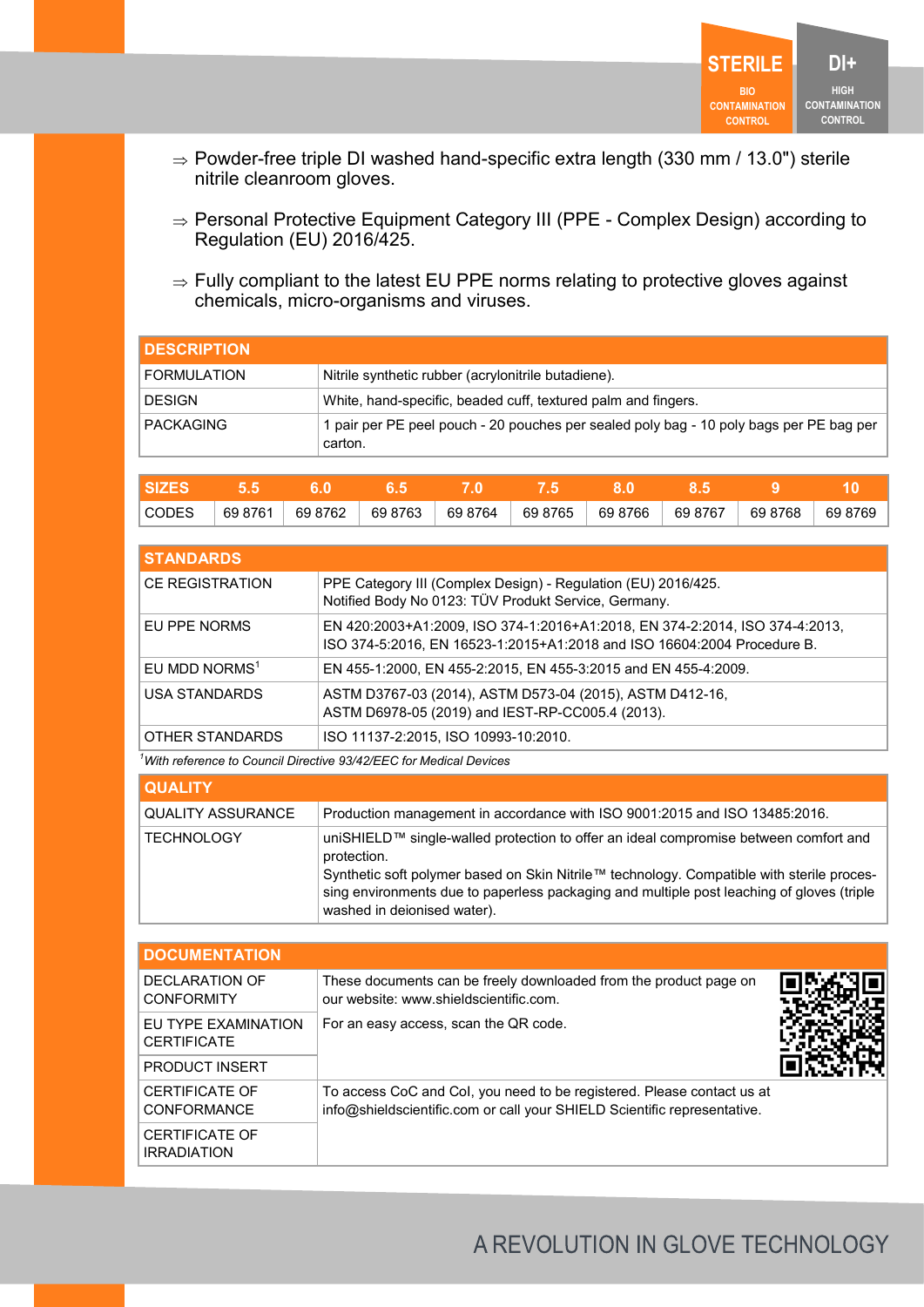### **PHYSICAL PROPERTIES**



| <b>NOMINAL THICKNESS</b> |        | mm <sup>-</sup> | mil | <b>Norm</b>          |
|--------------------------|--------|-----------------|-----|----------------------|
| $\Rightarrow$            | Finger | 0.17            | 6.7 | ASTM D3767-03 (2014) |
|                          | Palm   | 0.14            | 5.5 |                      |
|                          | Cuff   | 0.10            | 3.9 |                      |

*<sup>2</sup>Thickness (+/- 0.03 mm)*

| I LENGTH |                                        | <b>Minimum</b>                                              | <b>T</b> Voical | Norm.               |
|----------|----------------------------------------|-------------------------------------------------------------|-----------------|---------------------|
| ∣⇒       | From middle finger tip to edge of cuff | $\frac{1}{2}$ ≥ 330 mm / 13.0" $\frac{1}{2}$ 335 mm / 13.2" |                 | EN 420:2003+A1:2009 |

|               | <b>STRENGTH</b><br><b>PROPERTIES</b> | <b>Force at break</b><br>(spec.) |        | <b>Ultimate</b><br>elongation<br>(spec.) | <b>Force at</b><br><b>break</b><br>(typical) | <b>Norm</b>                           |
|---------------|--------------------------------------|----------------------------------|--------|------------------------------------------|----------------------------------------------|---------------------------------------|
| $\Rightarrow$ | Before aging                         | $\geq 6.0N$                      | 14 Mpa | $\geq 500\%$                             | 9.0N                                         | EN 455-2:2015                         |
| ∣⇒            | After aging                          | $\geq 6.0N$                      | 14 Mpa | $\geq 400\%$                             | 8.0N                                         | ASTM D573-04 (2015)<br>& ASTM D412-16 |

| <b>FREEDOM FROM HOLES</b> |                                | <b>Performance</b>   | <b>Norm</b>   |  |
|---------------------------|--------------------------------|----------------------|---------------|--|
| ∣⇒                        | Acceptable Quality Level (AQL) | $< 0.65^3$ - Level 3 | EN 374-2:2014 |  |

<sup>3</sup>AQL as defined per ISO 2859-1:1999 for sampling by attributes.

| <b>RISKS</b>     | <b>Description</b>                                                                                                                                                                                                    | Norm.                                                              |
|------------------|-----------------------------------------------------------------------------------------------------------------------------------------------------------------------------------------------------------------------|--------------------------------------------------------------------|
| MICRO-ORGANISMS  | 1000 ml water test.<br>Performance level 3, AQL < 0.65 (inspection level G1).                                                                                                                                         | EN 374-2:2014                                                      |
| <b>VIRUSES</b>   | Viral penetration test using Phi-X174 bacteriophage<br>according to ISO 16604:2004 Procedure B.                                                                                                                       | ISO 374-5:2016                                                     |
| <b>CHEMICALS</b> | Performance: Type B (JKP).<br>Permeation: Extensively tested. Online chemical<br>resistance guide on www.shieldscientific.com.<br>Degradation: Tested for determination of resistance to<br>degradation by chemicals. | ISO 374-1:2016+A1:2018<br>EN 16523-1:2015+A1:2018<br>EN 374-4:2013 |
| <b>CYTOTOXIC</b> | Tested for permeation to potentially hazardous cancer<br>chemotherapy drugs under conditions of continuous<br>contact.                                                                                                | ASTM D6978-05 (2019)                                               |